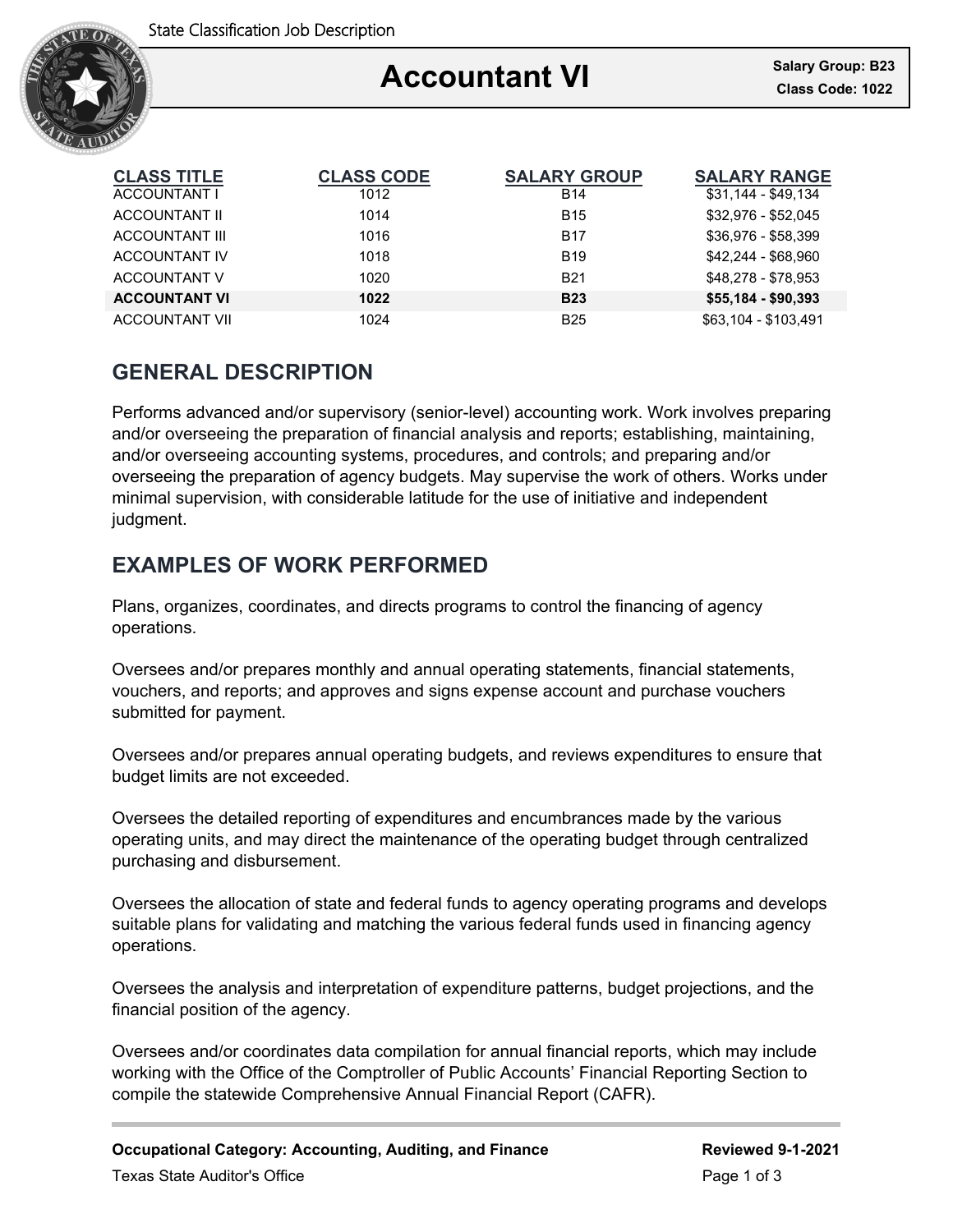Prepares and coordinates the planning, development, and submission of the agency's annual financial report in accordance with Governmental Accounting Standards Board (GASB) and Office of the Comptroller of Public Accounts requirements.

Prepares and reviews general ledger accounting entries and reconciliation of financial transactions.

Formulates and revises agency policies regarding the use of operating funds.

Develops methods for the control of cash receipts, deposits, and disbursements; the purchase of services, supplies, and equipment; and the documentation of claims for payment.

Maintains overall quality control of the accounting system and ensures the integrity of system processing and accounting files.

Establishes, installs, and directs the maintenance of efficient accounting systems for controlling, recording, and reporting transactions.

Analyzes and recommends improvements, adaptations, or revisions to the accounting system and accompanying procedures.

Audits general journal entries and payment, cash, purchase, travel, and related vouchers.

May design and consult with information technology staff in the development of computer systems for financial applications.

May supervise the work of others.

Performs related work as assigned.

## **GENERAL QUALIFICATION GUIDELINES**

### **EXPERIENCE AND EDUCATION**

Experience in accounting and financial operations. Graduation from an accredited four-year college or university with major coursework in accounting, finance, or a related field is generally preferred. Experience and education may be substituted for one another.